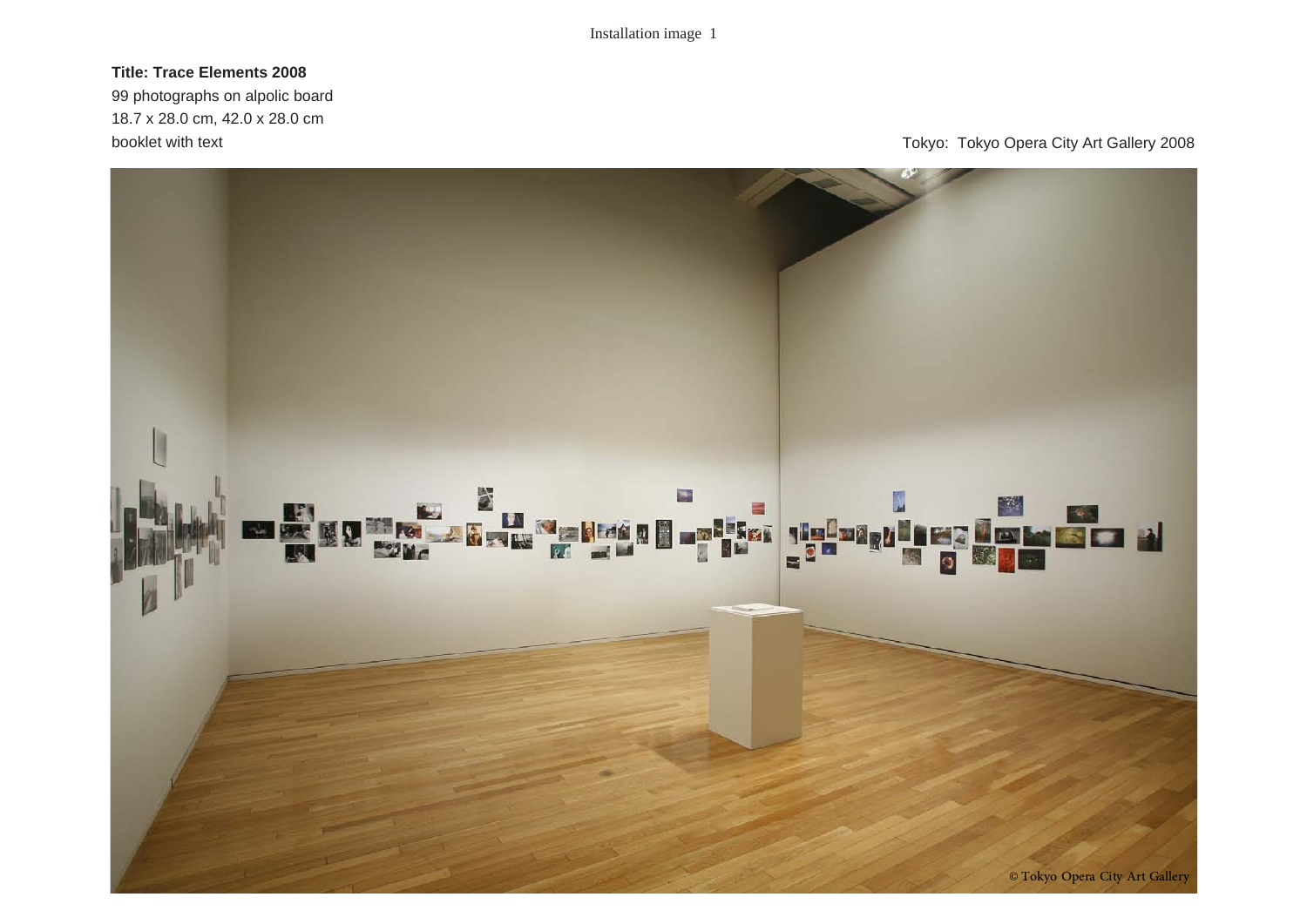## **Title: Trace Elements 2008**

99 photographs on alpolic board 18.7 x 28.0 cm, 42.0 x 28.0 cm

booklet with text **Tokyo:** Tokyo: Tokyo Opera City Art Gallery 2008

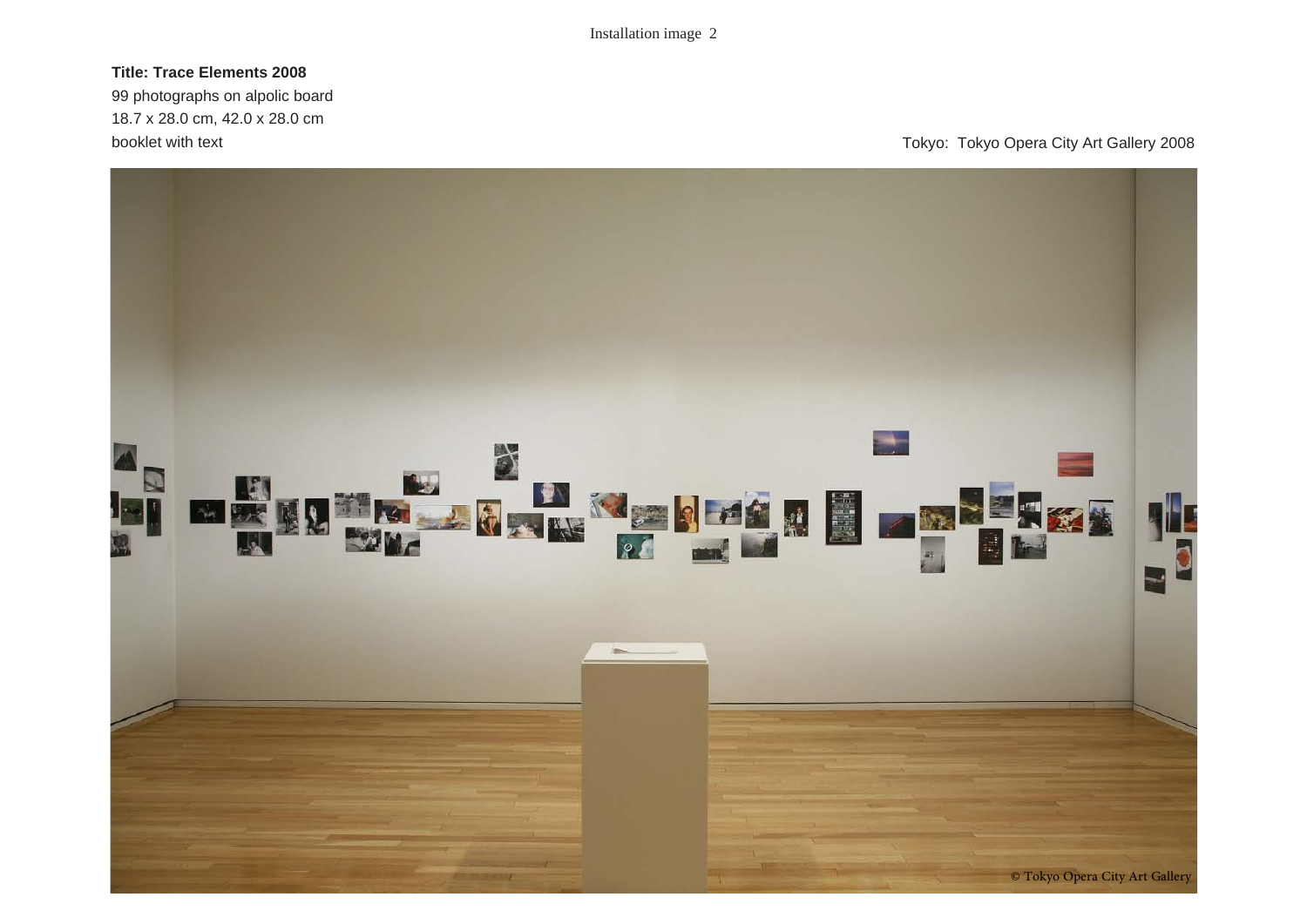## **Title: Trace Elements 2008**

99 photographs on alpolic board 18.7 x 28.0 cm, 42.0 x 28.0 cm booklet with text

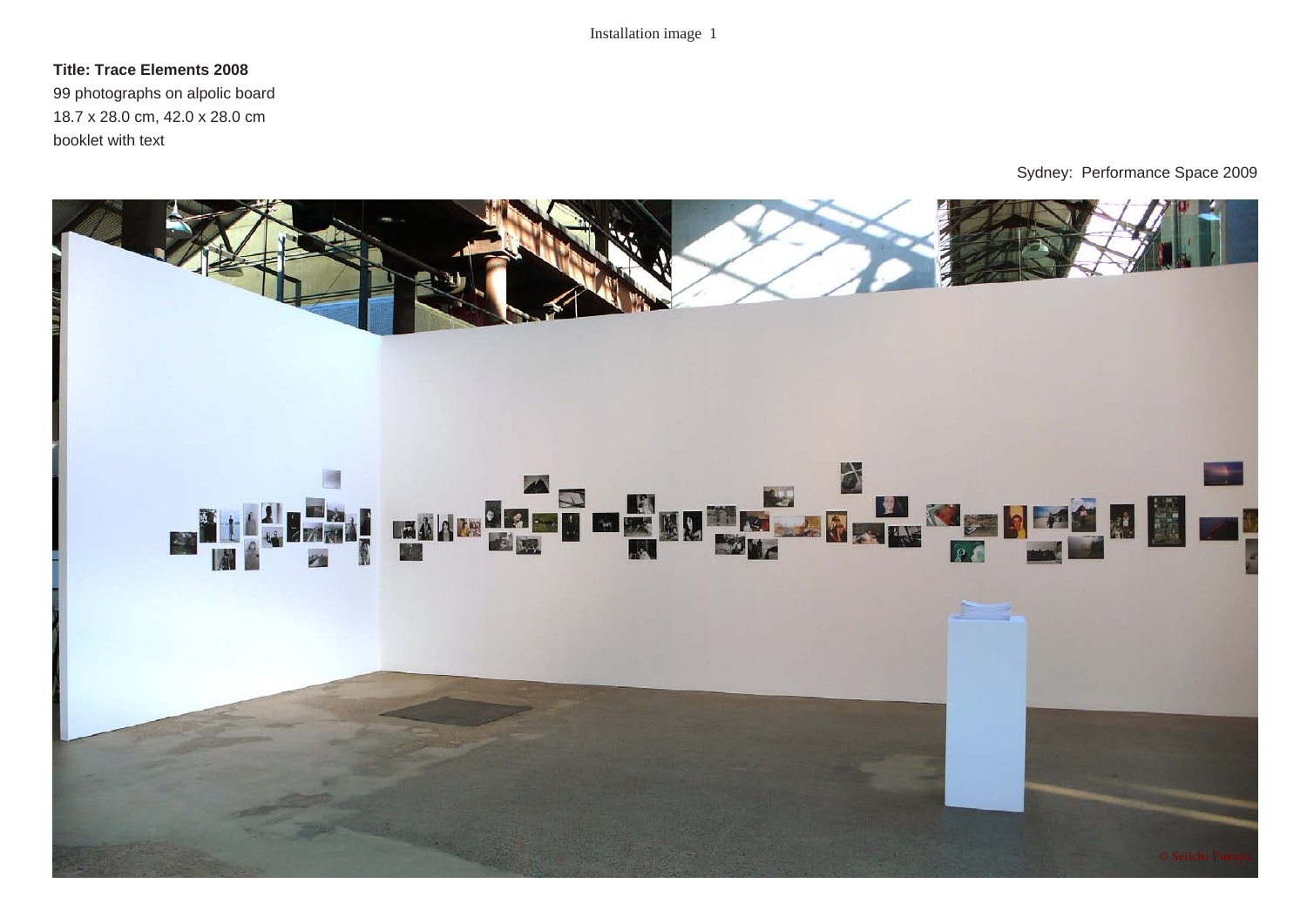### **Title: Trace Elements 2008**

99 photographs on alpolic board 18.7 x 28.0 cm, 42.0 x 28.0 cm booklet with text

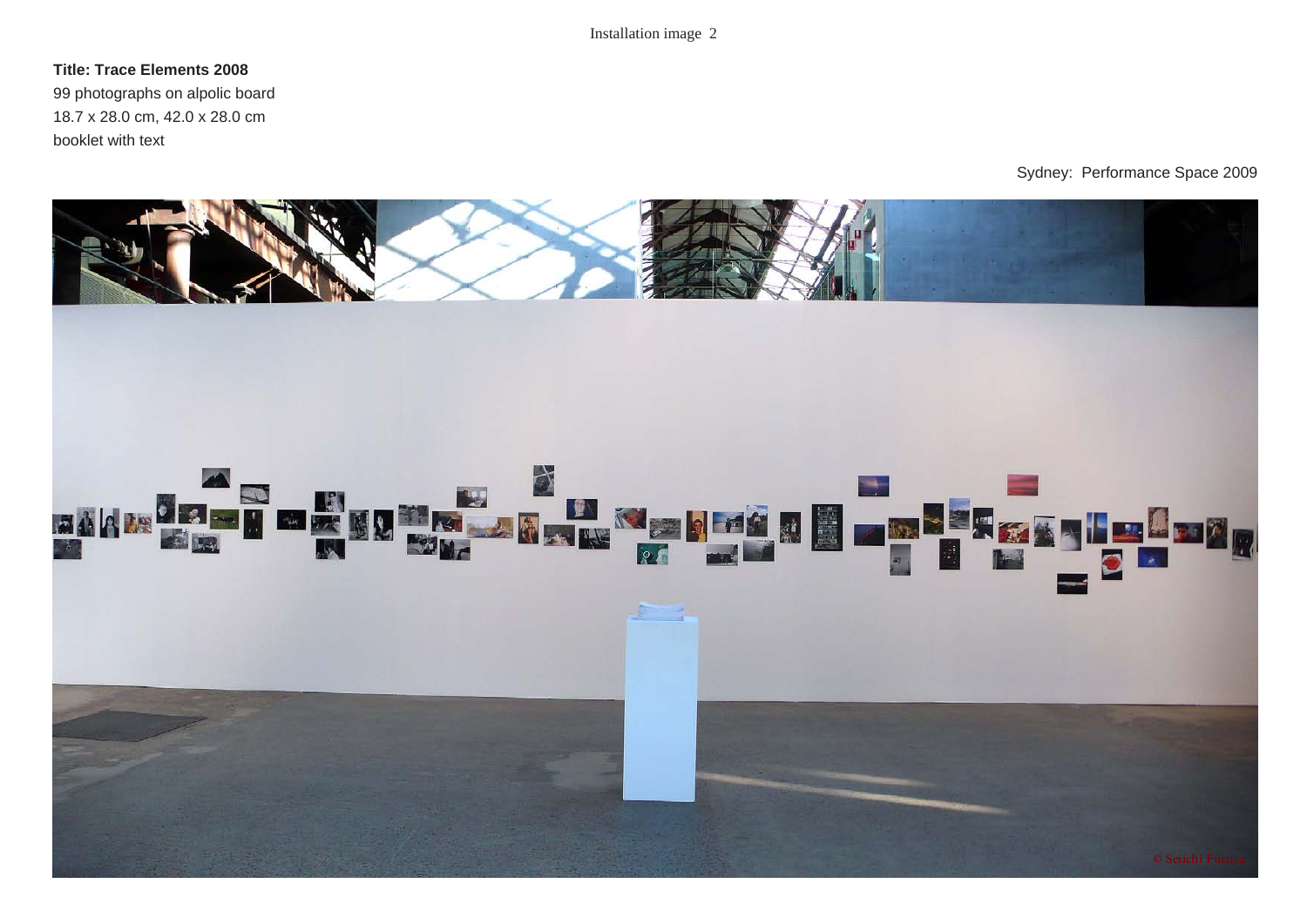#### **Title: Trace Elements 2008**

99 photographs on alpolic board 18.7 x 28.0 cm, 42.0 x 28.0 cm booklet with text

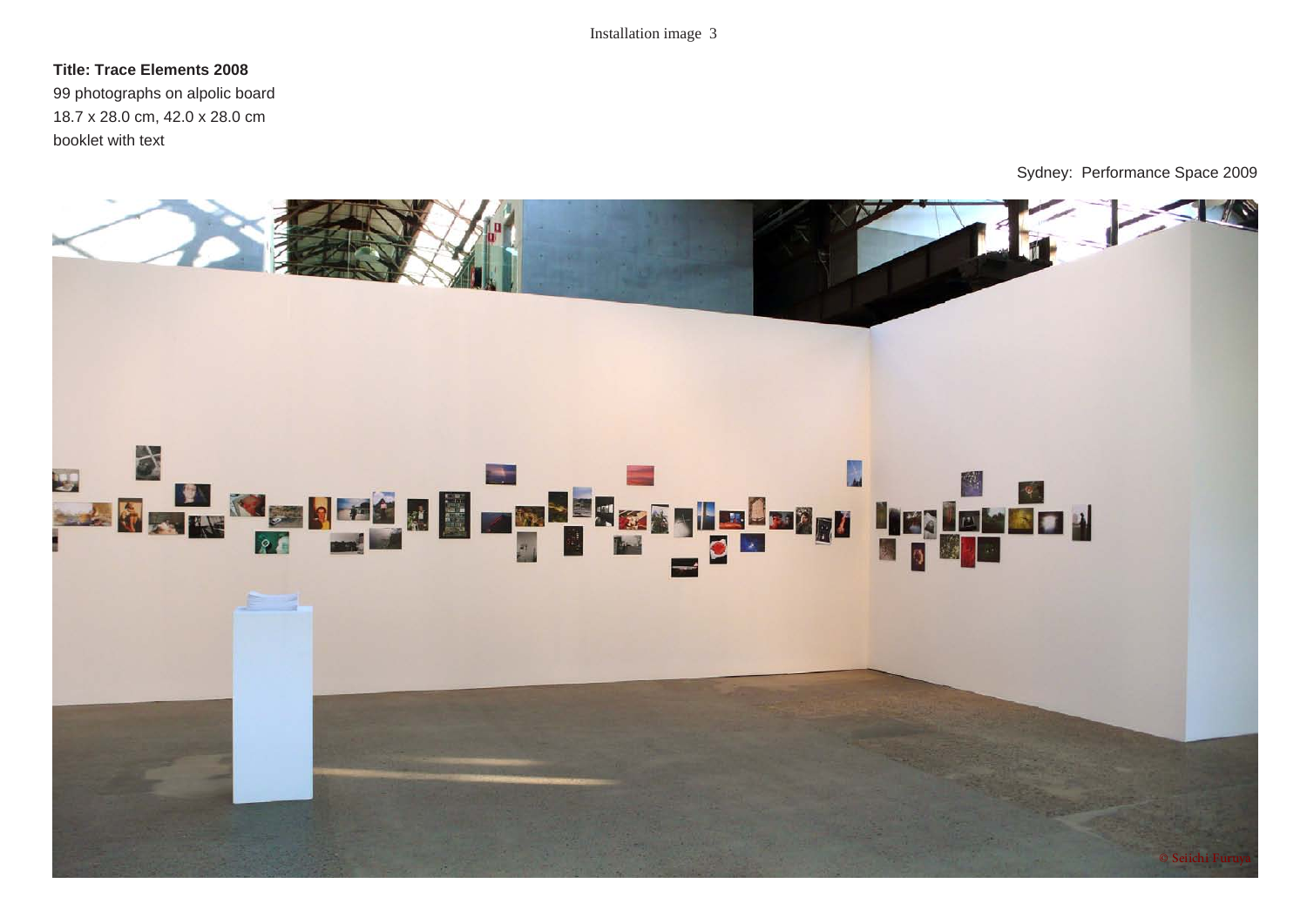## **Title: Trace Elements 2008**

99 photographs on alpolic board 18.7 x 28.0 cm, 42.0 x 28.0 cm booklet with text

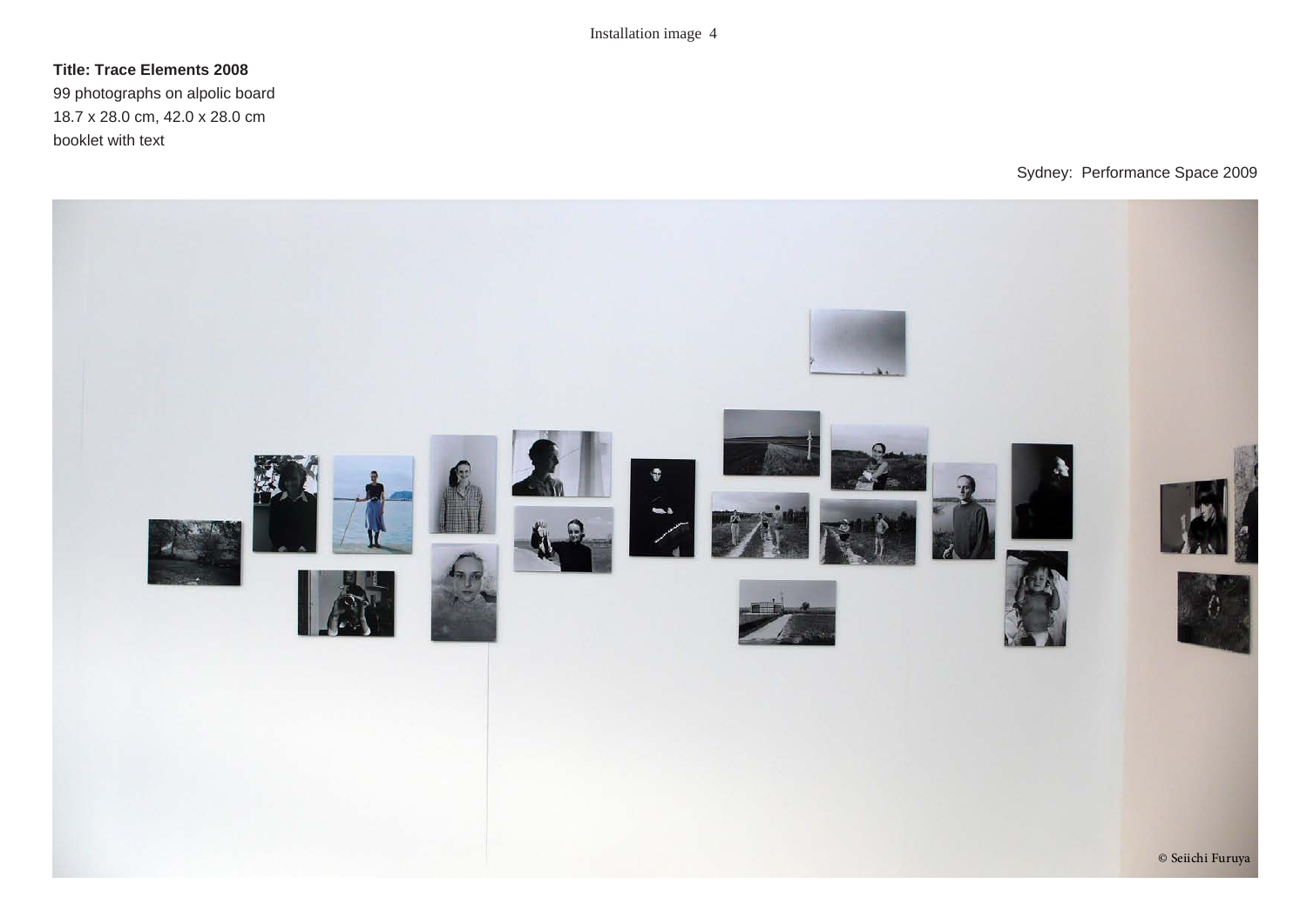## **Title: Trace Elements 2008**

99 photographs on alpolic board 18.7 x 28.0 cm, 42.0 x 28.0 cm booklet with text

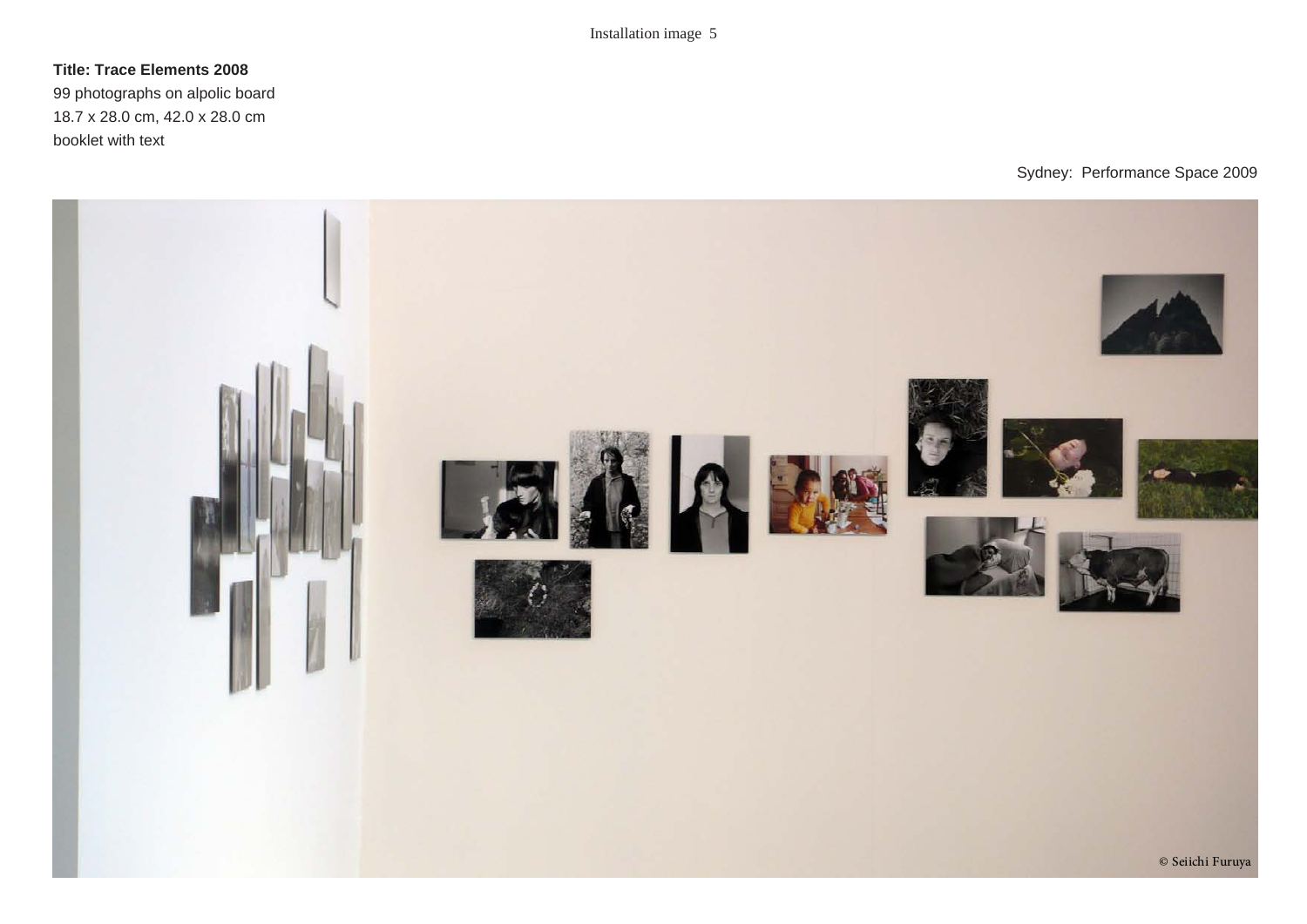## **Title: Trace Elements 2008**

99 photographs on alpolic board 18.7 x 28.0 cm, 42.0 x 28.0 cm booklet with text

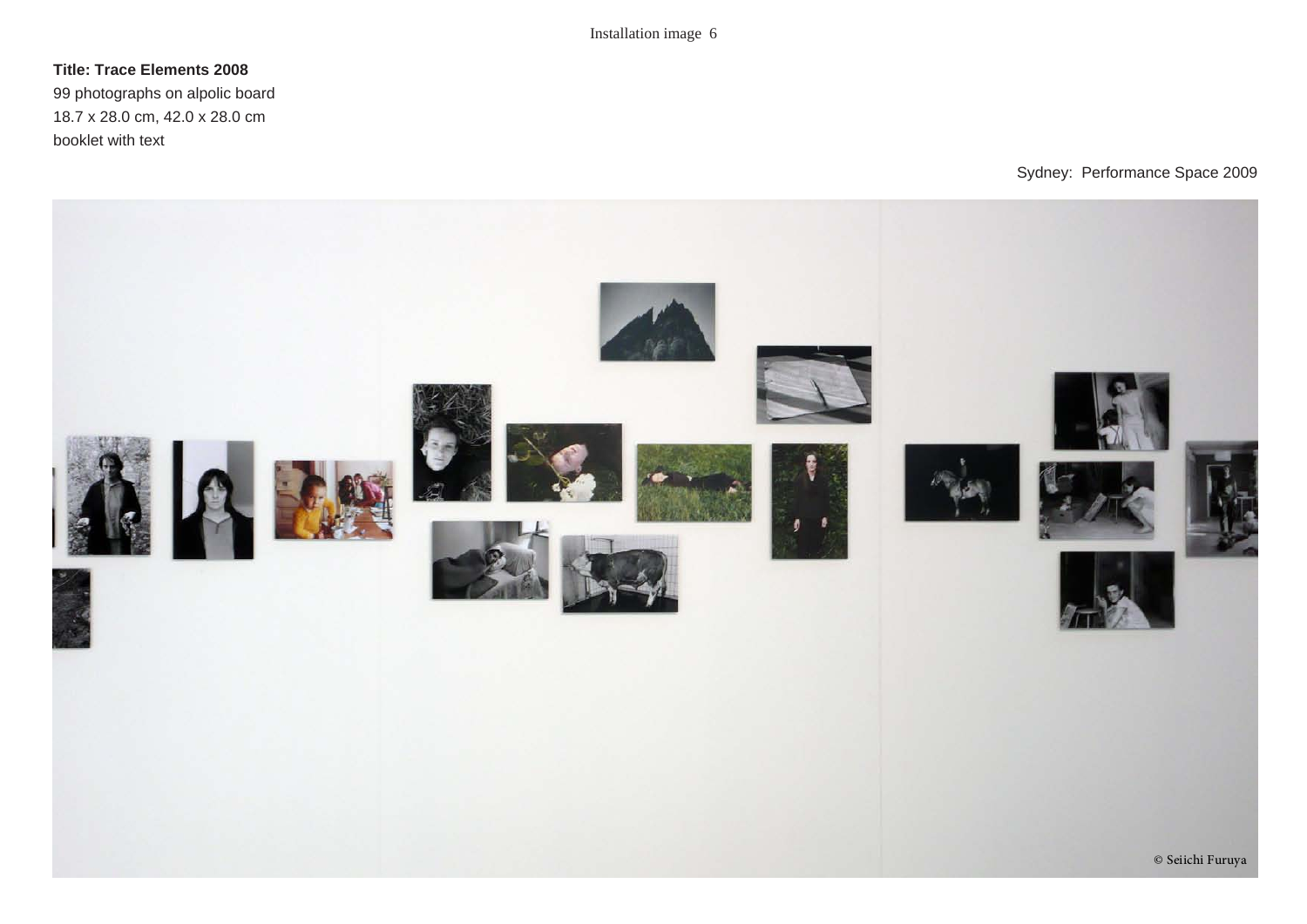## **Title: Trace Elements 2008**

99 photographs on alpolic board 18.7 x 28.0 cm, 42.0 x 28.0 cm booklet with text

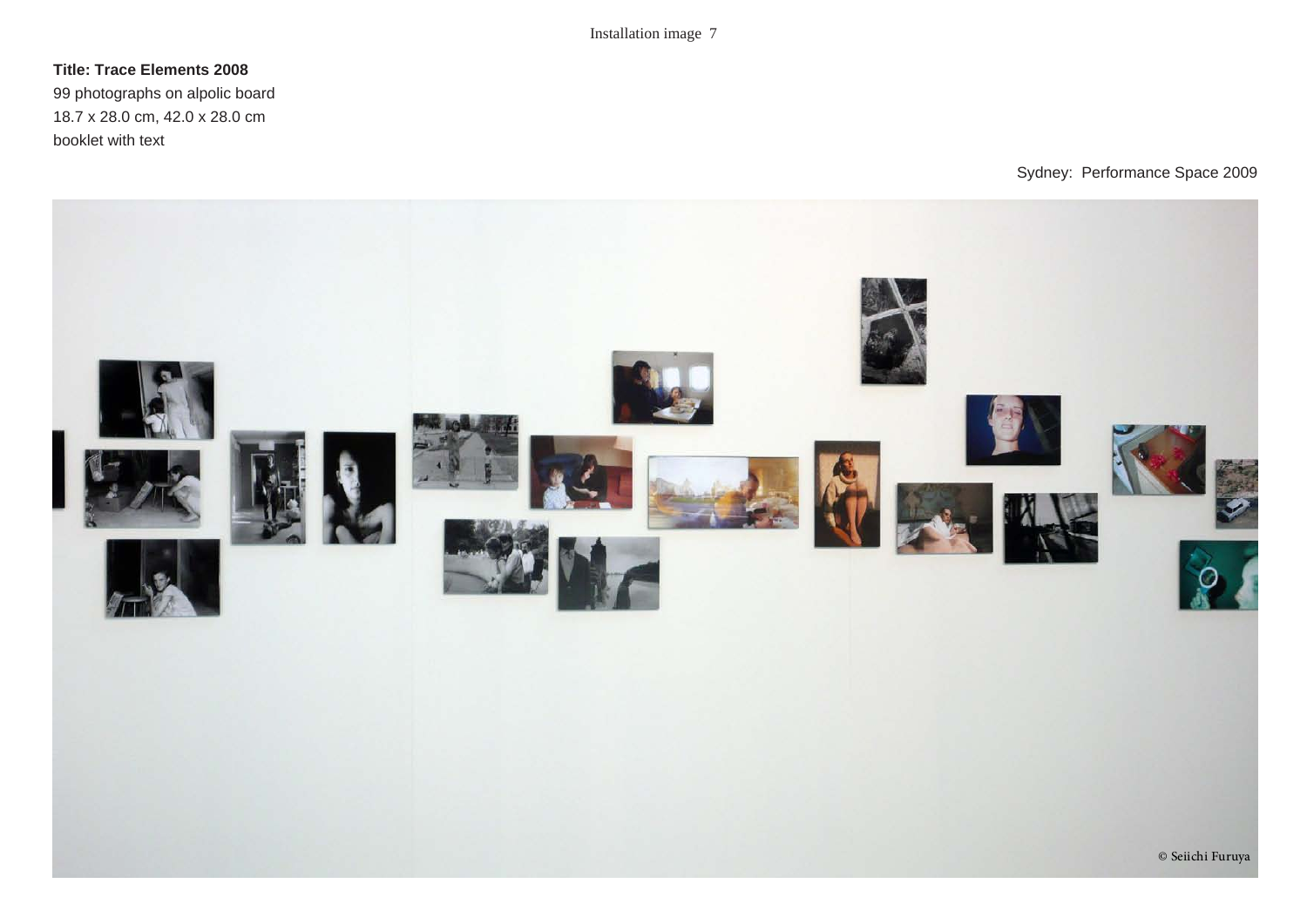### **Title: Trace Elements 2008**

99 photographs on alpolic board 18.7 x 28.0 cm, 42.0 x 28.0 cm booklet with text

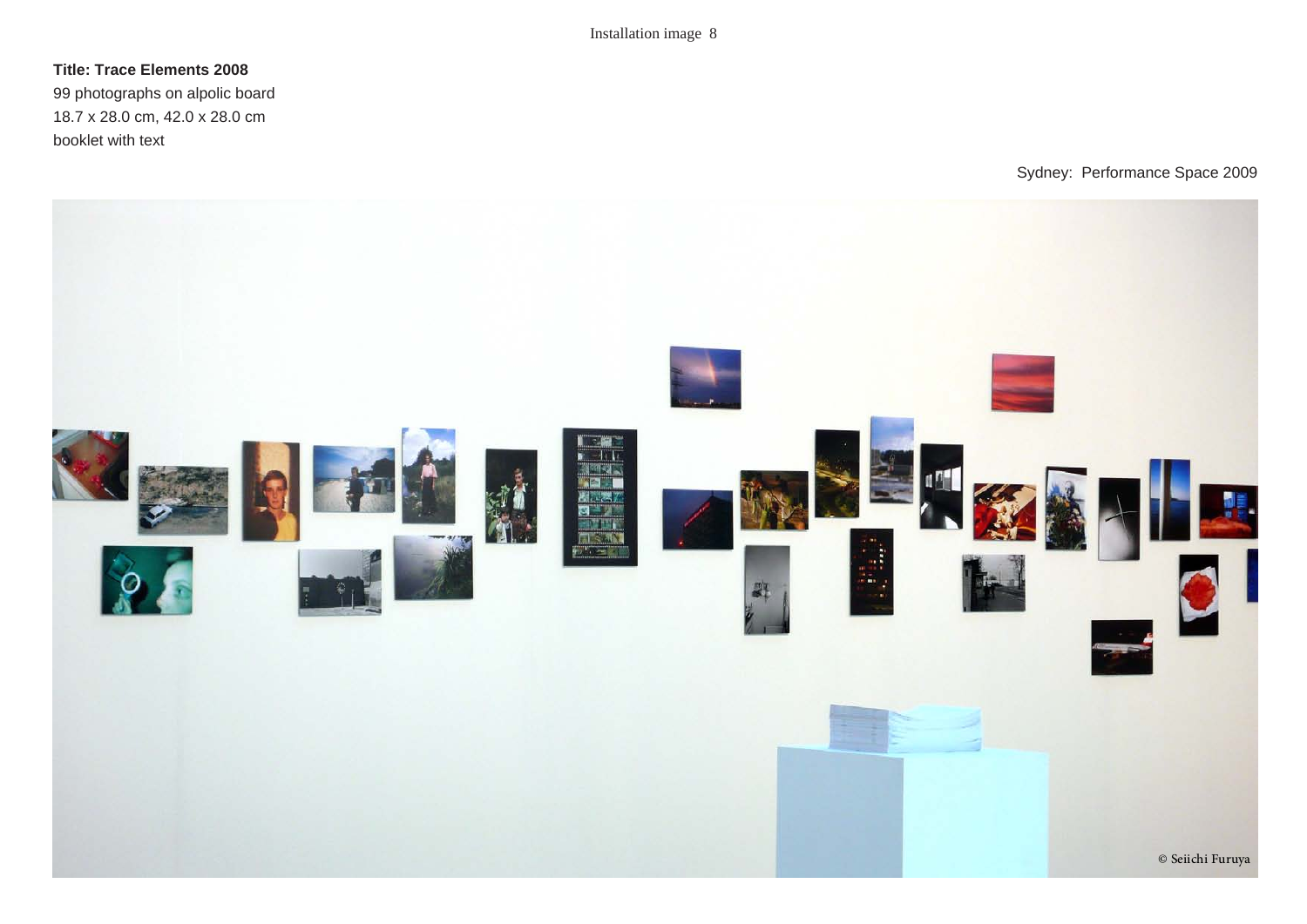### **Title: Trace Elements 2008**

99 photographs on alpolic board 18.7 x 28.0 cm, 42.0 x 28.0 cm booklet with text

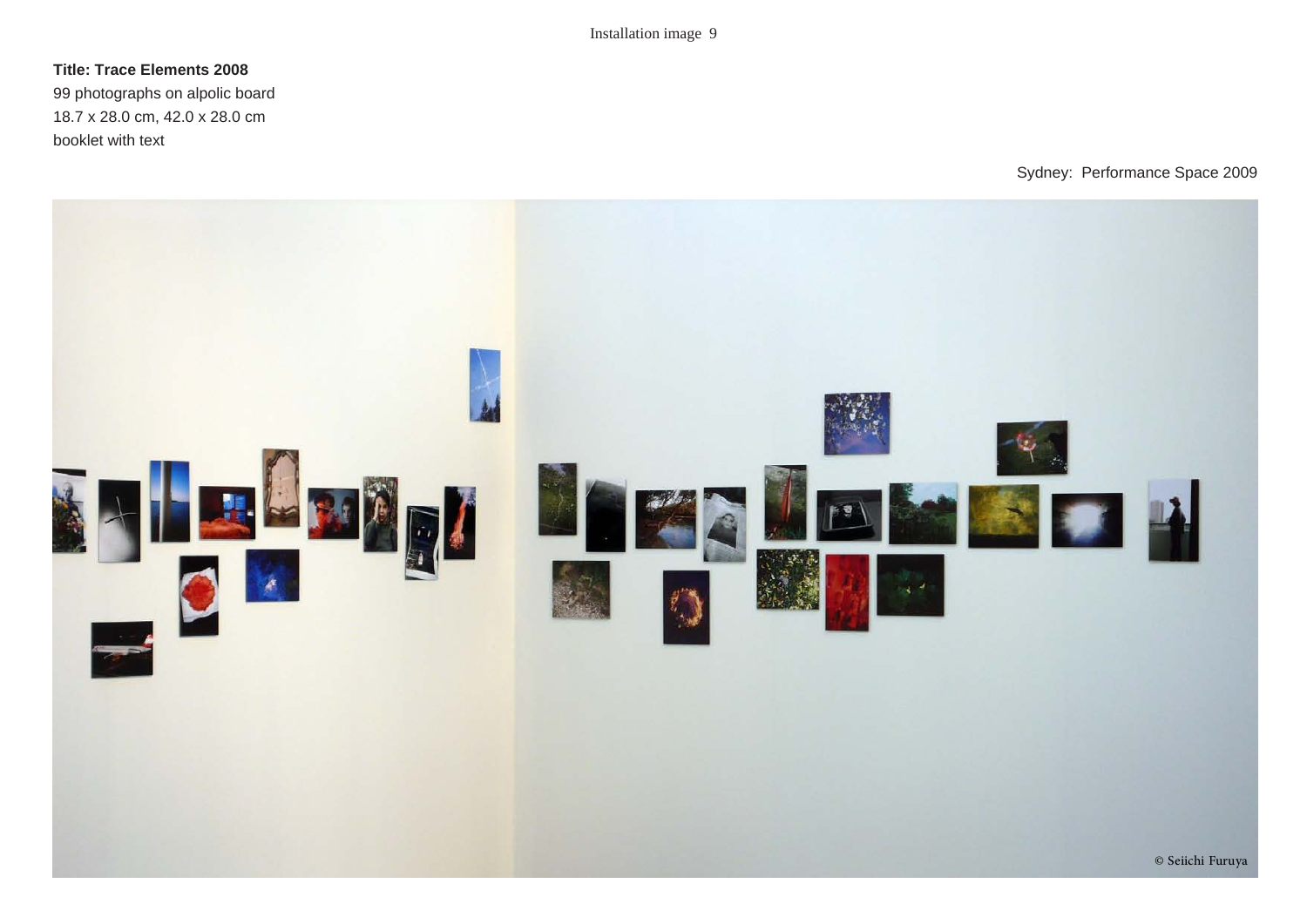### **Title: Trace Elements 2008**

99 photographs on alpolic board 18.7 x 28.0 cm, 42.0 x 28.0 cm booklet with text

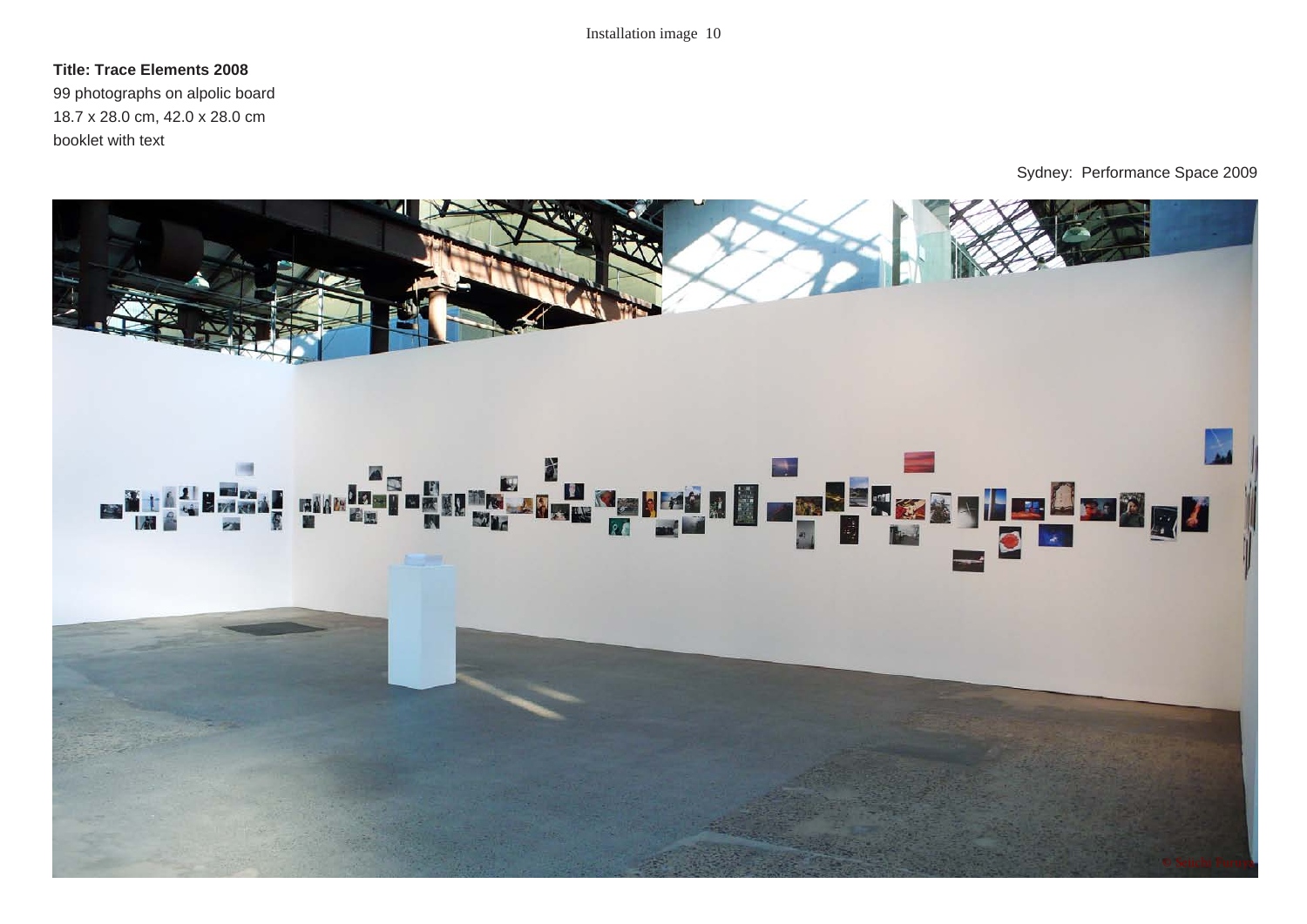#### **Title: Trace Elements 2008**

99 photographs on alpolic board 18.7 x 28.0 cm, 42.0 x 28.0 cm booklet with text

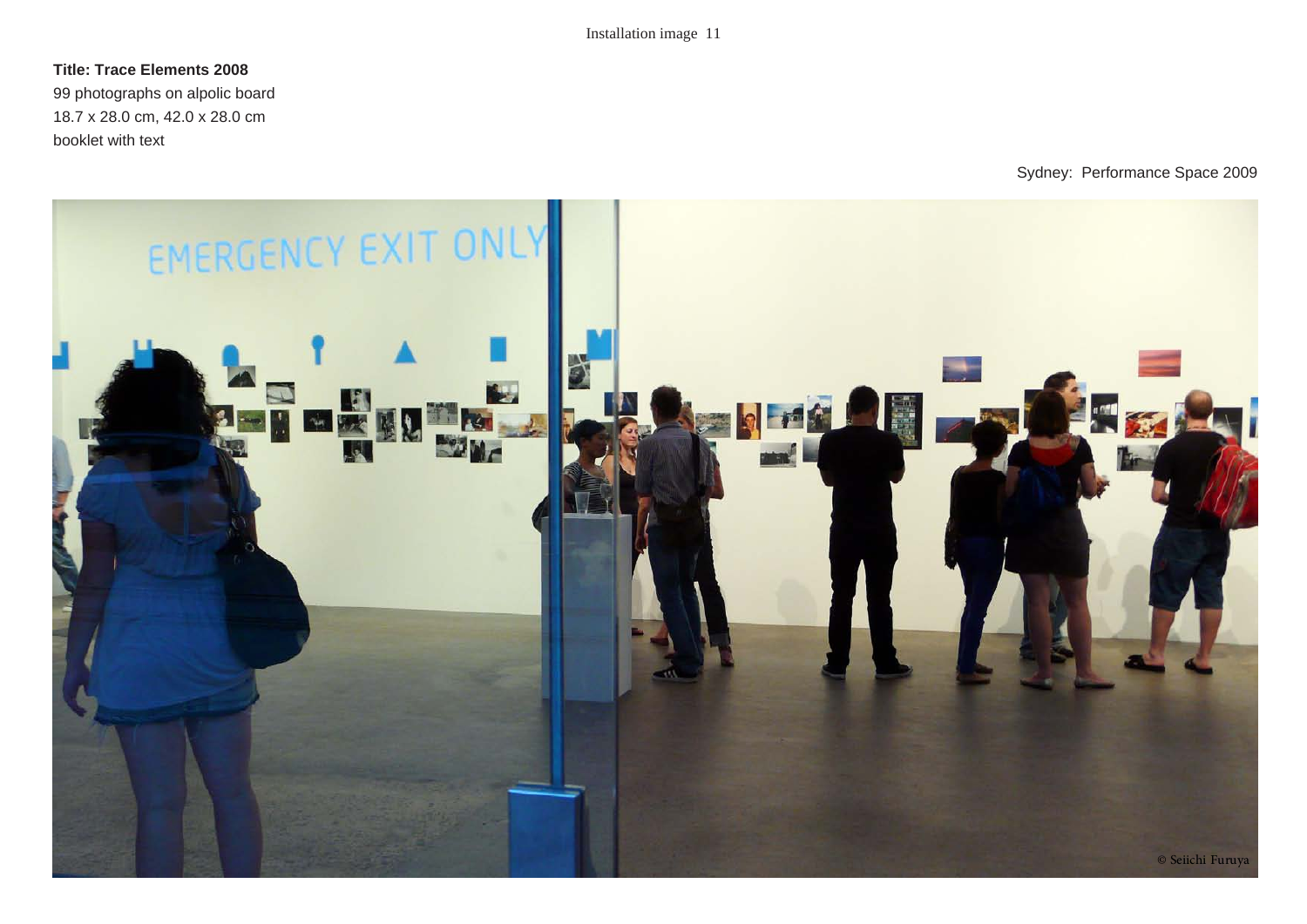# "Trace Elements: spirit and memory in Japanese and Australian photomedia'' Exhibition: Tokyo Opera City Art Gallery (2008) and Performance Space, Sydney (2009)

Interview with Seiichi FURUYA Interviewer: Shihoko Iida (curator of Tokyo Opera City Art Gallery) Tokyo 2008

In your works it is possible to discern an interest in the borderlines between politics, society and the human psyche. I'd like to ask your thoughts about publicly showing things relating to the history of you and your family. How do you approach the borderline between private and public?

Looking back on it now, I think an interest in borders was present from the time I first stumbled into photography. That's not to say I was necessarily conscious of it at the time; it is something I realized after time passed and I was reviewing my old photographs and photo books. In other words, I think from long before I took up photography as a means of personal expression there had germinated in me a world view that involved an Looking back on it now, I think an interest in borders was present from the time I first<br>stumbled into photography. That's not to say I was necessarily conscious of it at the time<br>it is something I realized after time pass in a world where there are restrictions and limits, insurmountable walls both tangible and intangible. After Christine's suicide I used the medium of photography as an axis around which to reconstruct the seven and a half years of life we spent together. You could say of personal expression there had germinated in me a world view that involved an<br>awareness of borders. It was a kind of sadness  $-$  a knowledge that I would have to liv<br>in a world where there are restrictions and limits, i periodical and fragmentary doubts and questions. I imposed on that memory a kind of order and tried to ascertain the truth, or at least the full picture of what exactly happened.

Instead of reaching a state of forgetfulness with the passing of time, many things started coming back to me for the first time precisely because a lot of time had passed, and they had made the transformation to memories. But these memories are not distinct; the flow of time has confused them, and I don't know which ones are true. Actually, I no longer know what the truth was. By piecing together my memories and making my own version of the truth I was able to approach the core of the problem. But it did not take long for me to realize that there was no end to this work. Even in the events that I thought I had established as fact, borders, insurmountable walls would appear, cutting off access to the other side. I think I got to a place where I was made aware of the existence of the "other